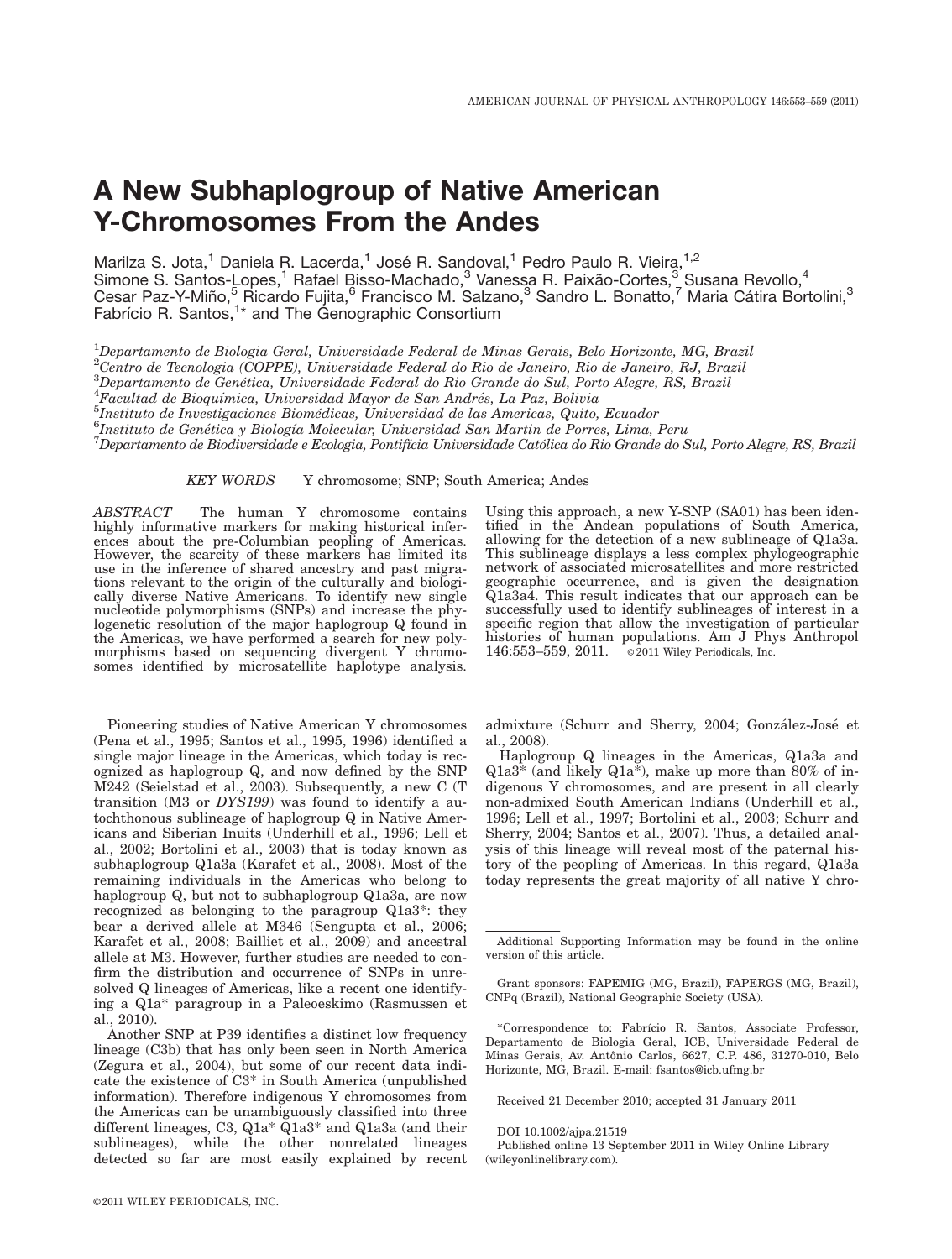

Fig. 1. Haplogroup Q and its derivatives. The new SNP (SA01) identifies a new sublineage, here named Q1a3a4 and highlighted in bold (after Karafet et al., 2008). Other SNP markers are depicted above the lineage branch identified by them.

mosomes in America, including those from tribes of all major linguistic (and cultural) groups, and also indicates the existence of a founder effect during the initial peopling and a common origin for all native peoples of America (Santos et al., 2007).

This finding supports a model that proposes a founder population occupying Beringia during the last glaciation, where autochthonous Native American lineages arose (Fagundes et al., 2008; González-José et al., 2008). After a population expansion, which could have occurred concomitantly with their entry southwards into America, more recent circum-arctic gene flow would have enabled the dispersion of northeast Asian-derived characters and some genetic lineages/alleles from East Asia to America and vice-versa, including the minor Y lineage C3 (Zegura et al., 2004; González-José et al., 2008). However, a higher resolution of Y chromosome haplogroup Q lineage diversity is needed to investigate paternal genetic aspects of more recent histories, such as the peopling of South America and the origin of peoples speaking different languages within the same linguistic family.

Recently, the Y Chromosome Consortium published a revised Y haplogroup tree depicting 311 distinct paragroups/haplogroups defined by approximately 600 binary markers (SNPs) (Karafet et al., 2008). Within clade Q, 13 paragroups/haplogroups characterized by 17 SNPs were recognized (Karafet et al., 2008). However, excluding sublineage Q1a3a1 detected by the SNP M19 in the Ticuna and Wayuu Indians (Bortolini et al., 2003), no other sublineage has been found in significant numbers among Native Americans, particularly in South America (unpublished data).

Thus, although a number of new markers and lineages have been described (see Fig. 1), there is still insufficient resolution of the haplogroup Q such that a detailed analysis of Native American patrilineages is not possible. To overcome this paucity of variation, Y microsatellite markers have been used to investigate the recent history and demography of Native Americans. For example, Tarazona-Santos et al. (2001) used six microsatellite markers to analyze the recent paternal history within Q1a3a Y chromosomes in South American Indians. On the basis of microsatellite haplotype distributions, they observed high intrapopulation diversity and low interpopulation divergence in Andean populations, contrasted with their observations in the Amazon Basin. They suggested this pattern was a consequence of a higher effective population size and gene flow in the Andes, in comparison to populations in the lowlands of South America.

In another study, Bortolini et al. (2003) used Y-SNPs and microsatellites to investigate questions related to Amerindian dispersions in South America revealed by lineage Q1a3a (detected by M3) and its sublineage Q1a3a1 (detected by M19). They estimated a minimum age for the Q1a3a lineage at around 7,000–8,000 years, using microsatellite haplotype diversity and published mutation rates. These results suggested that population isolation and possibly the process of tribalization of Native Americans could be very ancient in this region (Bortolini et al., 2003; Santos et al., 2007).

Although Y microsatellites can easily be combined with Y-SNPs to increase the resolution of lineages, there are some limitations on their use. For example, in phylogeographic studies designed to reveal past migrations, most haplotypes appear connected in very complicated networks (Tarazona-Santos et al., 2001; Bortolini et al., 2003). This observation is likely related to the high levels of microsatellite homoplasy (Santos and Tyler-Smith, 1996). Thus, new Y markers that are able to subdivide Q1a3a or to detect new monophyletic sublineages among Q1a3\* or Q1a\* chromosomes can be very informative for inferences about the history of pre-Columbian populations.

In this study we have searched for new Y-SNP markers in order to characterize new informative Q sublineages in Native South Americans from the Andes. Our approach was based on sequencing 15 Y-chromosomal segments from individuals selected on the basis of microsatellite haplotype analysis to represent divergent Y chromosomes. We detected a new SNP marker that identifies an autochthonous sublineage from the Andes, here called Q1a3a4, and thereby increased the phylogeographic resolution within clade Q1a3a (see Fig. 1).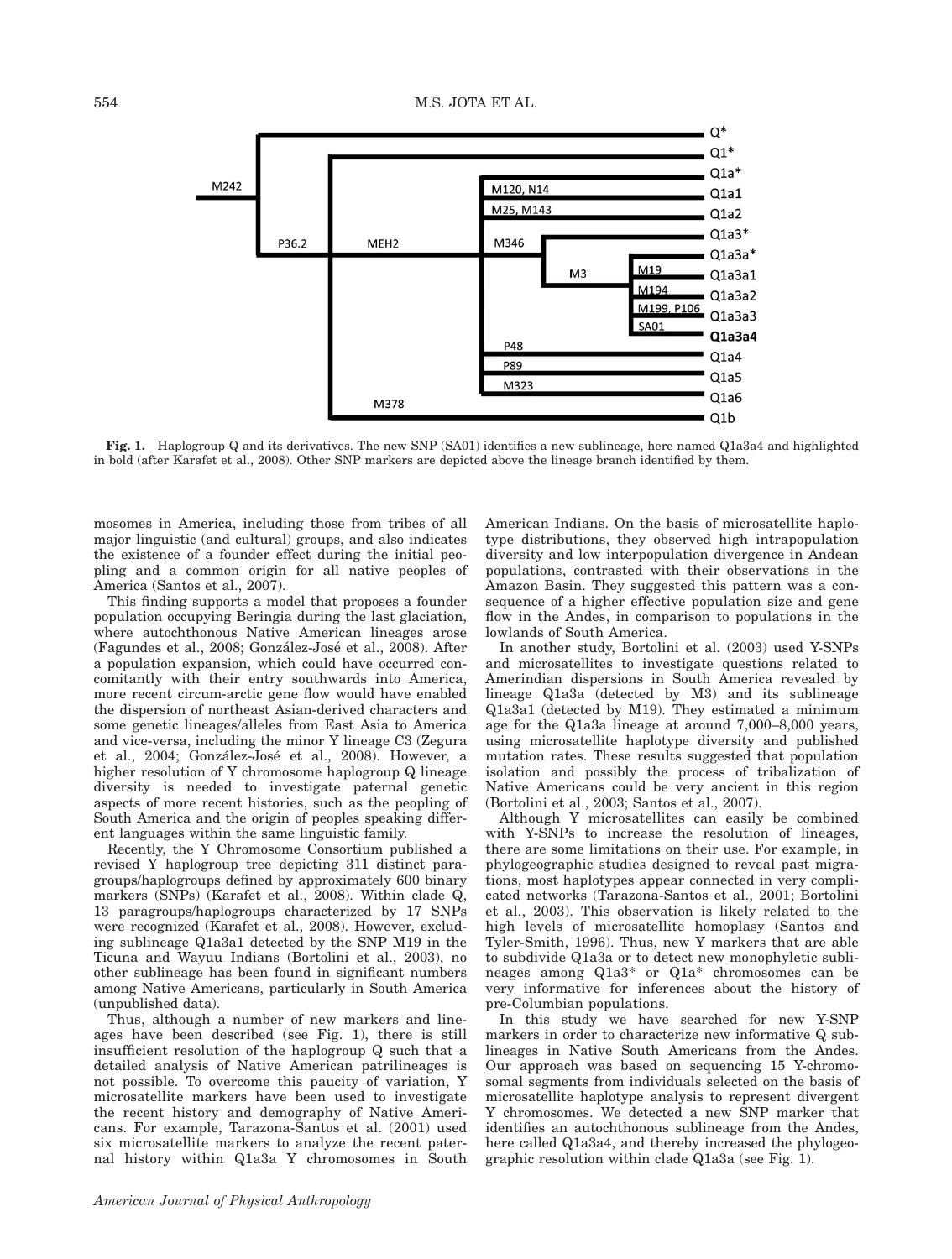#### NEW SUBHAPLOGROUP OF NATIVE AMERICAN Y-CHROMOSOMES 555

|  |  |                       |  |  | TABLE 1. Geographic localization and linguistic affiliation of the Native South American populations used to |  |
|--|--|-----------------------|--|--|--------------------------------------------------------------------------------------------------------------|--|
|  |  | search for new Y SNPs |  |  |                                                                                                              |  |

| Population           | $\boldsymbol{n}$ | Country  | Geographic coordinates              | Language (Language family)                      |  |  |  |  |  |  |  |
|----------------------|------------------|----------|-------------------------------------|-------------------------------------------------|--|--|--|--|--|--|--|
| South America        |                  |          |                                     |                                                 |  |  |  |  |  |  |  |
| Arequipa             | 19               | Peru     | $71^{\circ}32'W$ ; $16^{\circ}23'S$ | Quechua (Quechua)                               |  |  |  |  |  |  |  |
| Covaima              | 13               | Colombia | $74^{\circ}05'W$ ; $03^{\circ}50'N$ | Covaima (Carib)                                 |  |  |  |  |  |  |  |
| San Martin de Pangoa | 33               | Peru     | $74^{\circ}29'W$ ; $11^{\circ}25'S$ | Quechua (Quechua) and<br>Nomatsiguenga (Arawak) |  |  |  |  |  |  |  |
| Tayacaja             | 33               | Peru     | 74°34′W: 12°24′S                    | Quechua (Quechua)                               |  |  |  |  |  |  |  |

# MATERIALS AND METHODS

## Samples

Our main sample set used to survey for new SNPs consisted of 98 Native American individuals from three Andean populations from Peru and one from Colombia, all belonging to Y haplogroup Q (Table 1). The Andean samples have been described in other studies (Tarazona-Santos et al., 2001; Fuselli et al., 2007) with their linguistic affiliations and geographical coordinates being shown in Table 1. We subsequently used a second sample of 1,754 Q1a3a native individuals (carrying the derived allele at SNP M3) from Peru, Bolivia, Ecuador and Brazil to genotype the new Y-SNP found in this study. These DNA samples were either obtained from previous studies  $(Córdova et al., 2008)$  or extracted using standard procedures from mouth swabs collected during The Genographic Project. Ethical approval for the present study was provided by the Brazilian National Ethics Commission (CONEP Resolution number 763/2009), as well as by local ethical committees in the countries where the non-Brazilian samples were collected.

### Y-chromosome genotyping

All samples had either been typed previously with the SNP markers M242 and M3 using a TaqMan RT-PCR assay (see below) to identify  $Q^*$  and  $Q1a3a$  chromosomes, or were typed in this study. We also typed M346 by sequencing all Q\* chromosomes (see details below) to confirm their inclusion into Q1a3\* as previously suggested (Bailliet et al., 2009). The main Native American sample (Table 1) belonging to  $Q1a3^*$  ( $n = 8$ ) and  $Q1a3a$  $(n = 90)$  chromosomes from different locations in the Peruvian and Colombian Andes were genotyped with 17 Y-microsatellites (DYS389a, DYS389b, DYS390, DYS456, DYS19, DYS385, DYS458, DYS437, DYS438, DYS448, GATA\_H4, DYS391, DYS392, DYS393,<br>DYS439, DYS635) using the Y-filer<sup>TM</sup> PCR\_Amplification kit on an ABI3130xl with the GeneScan<sup>TM</sup>  $-500$  LIZ<sup>®</sup> Size Standard (Applied Biosystems), or through a nonmultiplex analysis on a MegaBACE and scored with Fragment Profiler (GE Healthcare). We have also used published microsatellite data for 19 Greenland Inuits (de Maat et al., 1999) to generate a network together with our data from South Amerindians.

A novel SNP found in this study was genotyped using a TaqMan Genotyping Assay in a 7900HT Fast Real Time PCR System (Applied Biosystems), with PCR primers SA01F GCAACCACTTGTGTATTTGTCAGT and SA01R CTCTGGCCCCTAACAAACCTAATTA. The two alleles were detected with probes VIC-ATGTAAATGAC-CaCCACTGC and 6FAM-AAATGACCgCCACTGC. To score these alleles we have used the AutoCaller Software V1.1 (Applied Biosystems).

## Y-chromosome SNP search using DNA sequencing

We surveyed sequence variation in 15 Y-chromosomal loci (M19, M25, M120, M143, M194, M199, M323, M346, M378, MEH2, N14, P106, P292, P48, and P89) after amplification using the primers and conditions in Karafet et al. (2008). Although these loci carry known SNPs in Native Americans (see Fig. 1), they have not been thoroughly screened by sequencing in South American individuals (Karafet et al., 2008). Except the SNP M19 that is present in Ticuna and Wayuu Indians (Bortolini et al., 2003), and SNPs at MEH2 and M346 that seem to be present in most of Native American haplogroup Q chromosomes (see Fig. 1), all other known SNPs were absent or very rare in South America (this study and unpublished data). All fragments were sequenced in 12 selected individuals (8 Q1a3a and 4 Q1a3\*; selection criteria below) to identify new SNPs as well as to screen for variation at known SNPs. The PCR products were either purified following Exonuclease I and Alkaline Phosphatase (Amersham Biosciences) treatment or PEG/NaCl precipitation. Both DNA strands were sequenced using a MegaBACE 1000 sequencer (GE Healthcare) or ABI3130xl Genetic Analyzer (Applied Biosystems). High quality sequences were aligned and checked for quality and accuracy using the Phred, Phrap, and Consed programs (http://www.genome.washington.edu) to visualize and check manually all chromatograms for the presence of new polymorphisms. Whenever a putative polymorphism was identified, the sample was re-amplified and resequenced for confirmation.

#### Analytical methods

Using the Median Joining method in the Network 4.5.1.0 software (Bandelt et al., 1999), a haplotype network was constructed with data from six microsatellites (DYS19, DYS390, DYS391, DYS393, DYS389a, and DYS389b) from 98 American Indians with chromosomes Q1a3\*  $(n = 8)$  or Q1a3a  $(n = 90)$  originating from different locations in the Peruvian and Colombian Andes (Table 1). Twelve Andean individuals were selected based on microsatellite haplotype analysis because of their peripheral phylogeographic positions in the network (data not shown).

Estimates of the time to the most recent common ancestor (TMRCA) of chromosomes bearing a derived allele at SNP SA01 (Q1a3a4) were determined using the mean effective mutation rate  $(6.9 \times 10^{-4}/\text{locus}/25 \text{ years})$ for Y microsatellite loci (Zhivotovsky et al., 2004) and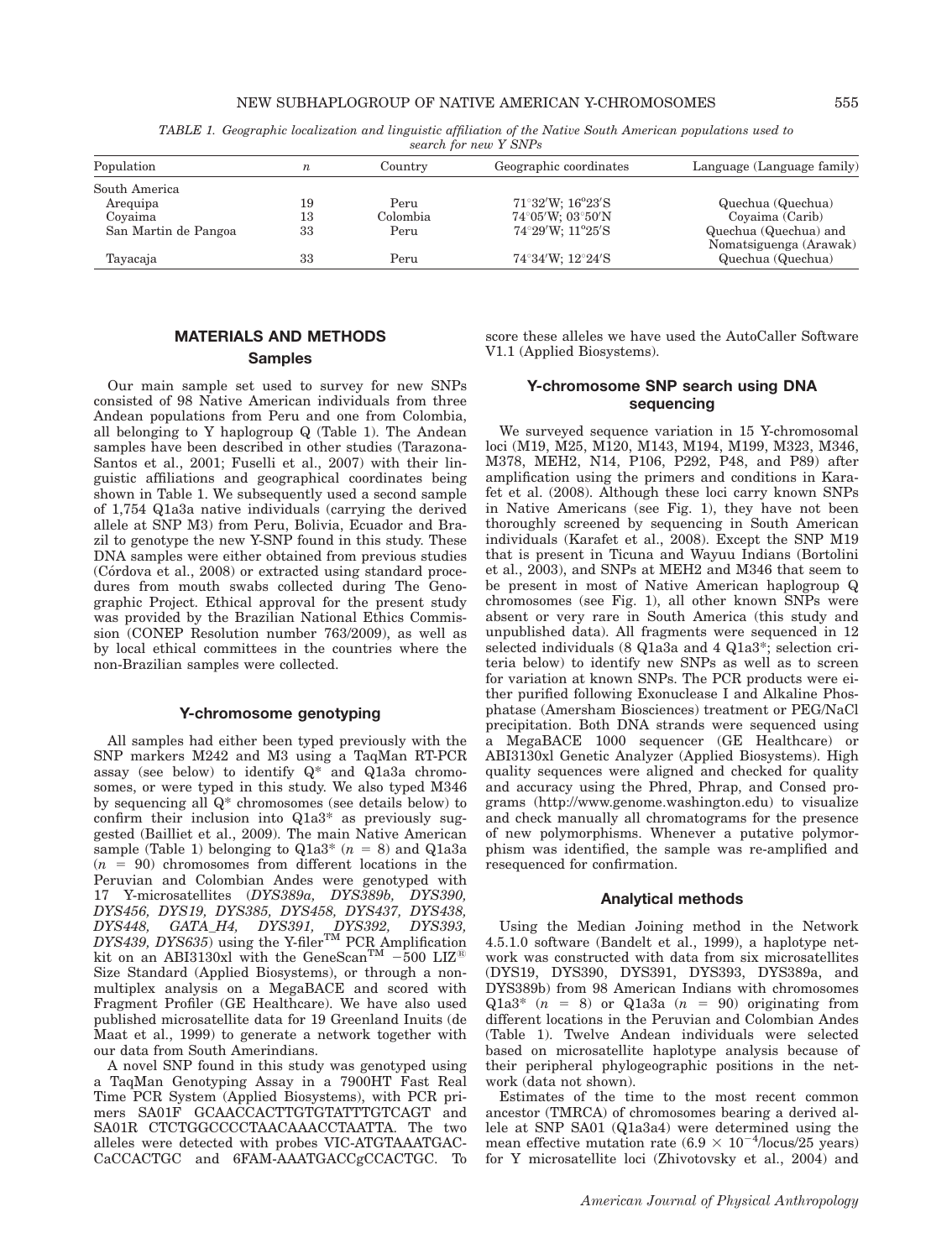# 556 M.S. JOTA ET AL.

TABLE 2. Microsatellite haplotypes for 16 individuals showing the derived allele for the SA01 marker

|                               | Y microsatellite haplotypes |                   |                   |     |     |     |     |     |     |     |     |     |     |     |                |               |
|-------------------------------|-----------------------------|-------------------|-------------------|-----|-----|-----|-----|-----|-----|-----|-----|-----|-----|-----|----------------|---------------|
| $\mathrm{Codes}^{\mathrm{a}}$ | 19                          | 389a <sup>b</sup> | 389b <sup>b</sup> | 390 | 391 | 392 | 393 | 437 | 438 | 439 | 448 | 456 | 458 | 635 | <b>GATA H4</b> | # Individuals |
| JMK01                         | 13                          | 13                | 17                | 21  | 10  | 14  | 13  | 14  | 11  | 12  | 22  | 14  | 16  | 22  | 11             |               |
| AMT01                         | 13                          | 13                | 18                | 20  | 10  | 14  | 13  | 14  | 11  | 12  | 21  | 14  | 17  | 22  | 11             |               |
| CHG <sub>01</sub>             | 13                          | 13                | 18                | 21  | 10  | 15  | 13  | 14  | 11  | 13  | 21  | 14  | 17  | 22  | 11             |               |
| CHG <sub>02</sub>             | 13                          | 14                | 17                | 21  | 10  | 15  | 13  | 14  | 11  | 13  | 22  | 14  | 17  | 22  | 11             |               |
| CHG <sub>03</sub>             | 13                          | 14                | 18                | 21  | 10  | 14  | 13  | 14  | 11  | 12  | 21  | 15  | 17  | 22  | 11             |               |
| CHG <sub>04</sub>             | 13                          | 14                | 18                | 21  | 10  | 14  | 13  | 14  | 11  | 13  | 21  | 15  | 17  | 22  | 11             |               |
| SMP01                         | 13                          | 14                | 17                | 21  | 10  | 14  | 13  | 14  | 11  | 13  | 21  | 14  | 17  | 22  | 11             |               |
| CUS <sub>01</sub>             | 13                          | 14                | 17                | 22  | 10  | 14  | 13  | 14  | 11  | 13  | 21  | 14  | 17  | 22  | 11             |               |
| ANC01                         | 13                          | 14                | 18                | 21  | 10  | 14  | 13  | 14  | 11  | 12  | 22  | 14  | 16  | 22  | 11             |               |
| MUS01                         | 13                          | 14                | 19                | 21  | 10  | 14  | 13  | 14  | 11  | 13  | 21  | 14  | 17  | 22  | 12             |               |
| TAY01                         | 13                          | 14                | 18                | 21  | 10  | 14  | 13  | 14  | 11  | 13  | 21  | 15  | 18  | 22  | 11             |               |
| TAY <sub>02</sub>             | 14                          | 14                | 19                | 21  | 10  | 14  | 13  | 14  | 11  | 13  | 21  | 14  | 18  | 22  | 11             |               |
| POC <sub>01</sub>             | 13                          | 14                | 18                | 21  | 10  | 14  | 13  | 14  | 11  | 13  | 21  | 14  | 17  | 22  | 11             |               |

<sup>a</sup> Codes for haplotypes found in South American populations: JMK, Janko Marka, Bolivia ( $n = 1$ ); AMT, Amantani, Peru ( $n = 1$ ); CHG, Chogo, Peru ( $n = 6$ ); SMP, San Martín de Pangoa, Peru ( $n = 1$ ); CUS, Cusco, Peru ( $n = 1$ ); ANC, Ancahuasi, Peru ( $n = 1$ ); TAY, Tayacaja, Peru (n = 2); MUS, Musucancha, Peru (n = 2); POC, Puerto Ocopa, Peru (n = 1). See Figure 2 for sample locations.<br><sup>b</sup> DYS389a-b: Allele designations according to Tarazona-Santos et al. (2001).



Fig. 2. Sample locations for individuals bearing the derived allele at marker SA01.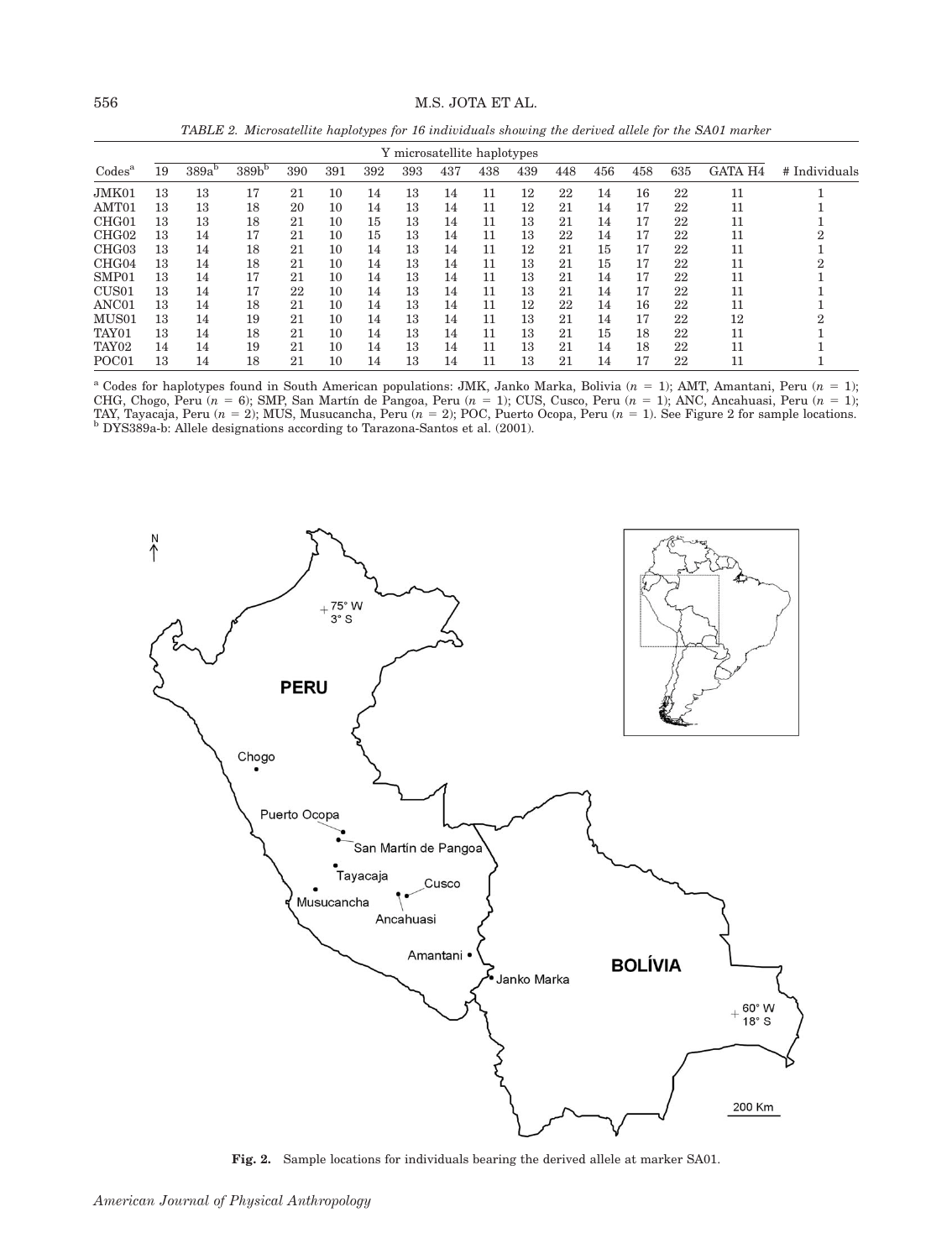

Fig. 3. Median joining network of 15 Y microsatellites for 16 Q1a3a4 chromosomes (derived allele at SA01). Circles areas are proportional to the number of individuals bearing each haplotype (see Table 2).

the rho statistic implemented in the Network program (Bandelt et al., 1999). The ancestral haplotype was inferred using the modal allele at each microsatellite locus as no clear inference of a founder could be made using outgroup haplotypes (Q1a3a\*).

#### RESULTS

Using primer pairs for 15 Y-chromosomal segments (Materials and Methods), we were theoretically able to sequence 9,176 bp of the Y chromosome from each individual. Because of the failure of the PCR primers for M120 and M143 and the poor DNA quality of a few samples, not all regions were successfully sequenced in all individuals. In the end, we generated up to 5.7 Kb of sequence data per individual, around 46,000 nucleotides in all, for SNP screening.

This approach allowed us to find one new Y-SNP, which was called SA01 (from South America). It consists of a  $C>T$  transition located 166 bp downstream from SNP M194 (Y chromosome Build 36.1 position 13,524,110), and identifies a subset of Q1a3a chromosomes (bearing also SNP M3), which we designate Q1a3a4 (see Fig. 1). In the first round of sequencing, the SA01 SNP was confirmed in three individuals from Peru. After a TaqMan assay was custom designed (Janet Ziegle, Applied Biosystems) and detected by RealTime PCR, we screened 1,754 haplogroup Q1a3a individuals from Peru, Bolivia, Ecuador and Brazil (see Supporting Information for all ethnic groups surveyed).

We found 16 individuals carrying the derived state at SNP SA01 (samples AMT 1/42; SMP 1/33; MUS 2/5; ANC 1/20; POC 1/20; TAY 2/33; CUS 1/6; JMK 1/3; CHG 6/9), and 15 of these originated from eight different Peruvian indigenous communities, while one (JMK01) was from Bolivia (Table 2). All locations showed one or two individuals exhibiting the derived state for SA01, except the Chogo which presented six individuals with this new SNP (Table 2, Fig. 3). The frequency of individuals with SA01 derived allele varied from 2.4 to 66.7% for populations Amantani and Chogo, respectively. Furthermore, disregarding a single individual found in Puerto Ocopa at the border of the Andes, who belonged to the Ashaninka (Arawak language) indigenous community, all individuals spoke Andean languages (14 Peruvian Quechuas and a single Aymara from northern Bolivia). The fact that its geographic range was restricted mainly to the Andes (see Fig. 2) indicates a relatively recent origin for the SA01 SNP.

To survey the internal divergence time of SA01 derived chromosomes, we typed 15 Y microsatellites (the 17 from the Y-filer<sup>TM</sup> PCR Amplification kit, excluding the two DYS385 markers) in these samples and detected 13 different haplotypes that were closely connected in a phylogeographic network (see Fig. 3). Ten out of the 13 microsatellite haplotypes were present in single individuals, while three were found in two persons, always belonging to the same population. This network was then used to estimate a time for the origin of the SA01 mutation event.

By inferring the ancestral haplotype using the modal allele (Zerjal et al., 1997) at each locus (Table 2), we identified the likely root as haplotype POC01, which was also the most central node in the network (see Fig. 3). From this, we estimated a TMRCA for the chromosomes carrying the derived allele of the SA01 SNP of around 5,280 years ago, with a standard deviation of 1,330 years.

#### DISCUSSION AND CONCLUSION

We have employed an optimized approach to search for new SNP markers on the human Y chromosome and discovered one new polymorphism useful for phylogeographic studies due to its presence among multiple populations from a restricted area in the Andes. Because our focus was on finding additional recent sublineages within indigenous haplogroup Q chromosomes in the Andes from South America, we based our search on chromosomes chosen after microsatellite haplotype divergence analysis. This approach revealed a recently evolving sublineage (Q1a3a4), which displayed a quite straightforward geographic signature around the Andes. Its discovery further highlights the importance of identifying new markers for phylogeographic studies.

The finding of a single SNP in about 46,000 sequenced nucleotides from selected individuals with divergent Y microsatellite haplotypes indicates the relative paucity of markers among closely related Y chromosomes, as might be expected. The restricted geographical distribution of the new SNP and the closely linked microsatellite haplotypes are consistent with its relatively recent origin, long after the peopling of South America. The estimated date of around 5,300 years ago for the origin of the SA01 SNP suggests that it occurred in the preceramic age of the Andes (Duncan et al., 2009), just before the spread of maize agriculture in the region (Perry et al., 2006). Thus, this strategy to find new SNPs can potentially be useful for generating new markers that will allow a more extensive investigation of recent genealogical and historical events.

#### ACKNOWLEDGMENTS

The authors of the Genographic Consortium are: Syama Adhikarla<sup>1</sup>, Christina J. Adler<sup>2</sup>, Danielle A. Badro<sup>3</sup>, Elena Balanovska<sup>4</sup>, Oleg Balanovsky<sup>4</sup>, Jaume<br>Bertranpetit<sup>5</sup>, Andrew C. Clarke<sup>6</sup>, David Comas<sup>5</sup>, Alan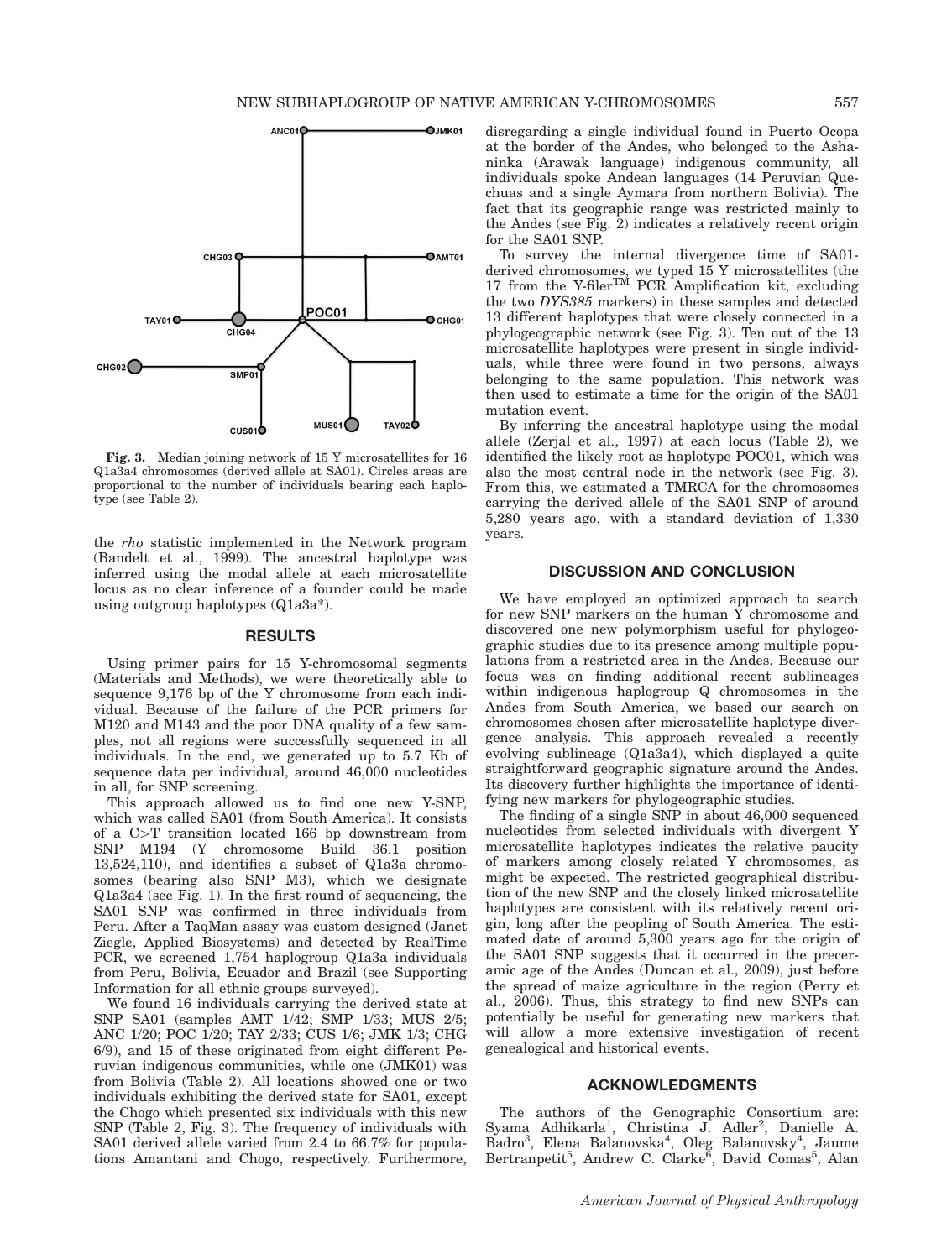Cooper<sup>2</sup>, Clio S. I. Der Sarkissian<sup>2</sup>, Matthew C. Dulik<sup>7</sup>, Jill B. Gaieski<sup>7</sup>, ArunKumar GaneshPrasad<sup>1</sup>, Wolfgang Haak<sup>2</sup>, Marc Haber<sup>3</sup>, Angela Hobbs<sup>8</sup>, Asif Javed<sup>8</sup>, Li<br>Jin<sup>10</sup>, Matthew E. Kaplan<sup>11</sup>, Shilin Li<sup>10</sup>, Begoña Martínez-Cruz<sup>5</sup>, Elizabeth A. Matisoo-Smith<sup>6</sup>, Marta Melé<sup>5</sup>,<br>Nirav C. Merchant<sup>11</sup>, R. John Mitchell<sup>12</sup>, Amanda C. Owings<sup>7</sup>, Laxmi Parida<sup>9</sup>, Ramasamy Pitchappan<sup>1</sup>, Daniel<br>E. Platt<sup>9</sup>, Lluis Quintana-Murci<sup>13</sup>, Colin Renfrew<sup>14</sup>, Ajay K. Royyuru<sup>9</sup>, Theodore G. Schurr<sup>7</sup>, Himla Soodyall<sup>8</sup>,<br>David F. Soria Hernanz<sup>15</sup>, Pandikumar Swamikrishnan<sup>16</sup>, Chris Tyler-Smith<sup>17</sup>, Arun Varatharajan Santhakumari<sup>1</sup>, Miguel G. Vilar<sup>7</sup>, R. Spencer Wells<sup>15</sup>, Pierre A. Zalloua<sup>3</sup>, and Janet S. Ziegle<sup>18</sup>.

Affiliations for the Genographic Consortium members: <sup>1</sup> <sup>1</sup>Madurai Kamaraj University, Madurai, Tamil Nadu, India; <sup>2</sup> University of Adelaide, South Australia, Aus-tralia; <sup>3</sup> Lebanese American University, Chouran, Beirut, Lebanon; <sup>4</sup>Research Centre for Medical Genetics, Russian Academy of Medical Sciences, Moscow, Russia;<br><sup>5</sup>Universitat Pompeu Fabra, Barcelona, Spain; <sup>6</sup>University of Otago, Dunedin, New Zealand; <sup>7</sup>University of Pennsylvania, Philadelphia, PA, USA; <sup>8</sup>National Health Laboratory Service, Johannesburg, South Africa; <sup>9</sup>IBM, Yorktown Heights, NY, USA; <sup>10</sup>Fudan University, Shanghai, China; <sup>11</sup>University of Arizona, Tucson, AZ, USA; <sup>12</sup>La Trobe University, Melbourne, Victoria, Australia; 13Institut Pasteur, Paris, France; <sup>14</sup>University of Cambridge, Cambridge, UK; <sup>15</sup>National Geographic Society, Washington, DC, USA; <sup>16</sup>IBM, Somers, NY, USA; <sup>17</sup>The Wellcome Trust Sanger Institute, Hinxton, UK; 18Applied Biosystems, Foster City, CA, USA.

## LITERATURE CITED

- Bailliet G, Ramallo V, Muzzio M, García A, Santos MR, Alfaro EL, Dipierri JE, Salceda S, Carnese FR, Bravi CM, Bianchi NO, Bianchi DA. 2009. Brief communication: restricted geographic distribution for Y-Q\* paragroup in South America. Am J Phys Anthropol 140:578–582.
- Bandelt H-J, Forster P, Rohl A. 1999. Median-joining networks for inferring intraspecific phylogenies. Mol Biol Evol 16:37– 48.
- Bortolini MC, Salzano FM, Thomas MG, Stuart S, Nasanen SP, Bau CH, Hutz MH, Layrisse Z, Petzl-Erler ML, Tsuneto LT, Hill K, Hurtado AM, Castro-de-Guerra D, Torres MM, Groot H, Michalski R, Nymadawa P, Bedoya G, Bradman N, Labuda D, Ruiz-Linares A. 2003. Y chromosome evidence for differing ancient demographic histories in the Americas. Am J Hum Genet 73:524–539.
- Córdova JH, Sandoval J, Velásquez M, Távara C, Cotos D, Vásquez J, Barletta C, Fujita R, Descailleaux J. 2008. Poblamiento del Continente Americano y del Perú sugerido de un análisis filogeográfico de haplogrupos del mtDNA en etnias nativas. Inferencias primarias. Archivos de Biología Andina 14:23–39.
- de Maat MP, Bladbjerg EM, Johansen LG, de Knijff P, Gram J, Kluft C, Jespersen J. 1999. DNA-polymorphisms and plasma levels of vascular disease risk factors in Greenland Inuit—is there a relation with the low risk of cardiovascular disease in the Inuit? Thromb Haemost 81:547–552.
- Duncan NA, Pearsall DM, Benfer RA Jr. 2009. Gourd and squash artifacts yield starch grains of feasting foods from preceramic Peru. Proc Natl Acad Sci USA 106:13202–13206.
- Fagundes NJR, Kanitz R, Eckert R, Valls ACS, Bogo MR, Salzano FM, Smith DG, Silva WA Jr, Zago MA, Ribeiro-dos-Santos AK, Santos SEB, Petzl-Erler ML, Bonatto SL. 2008. Mitochondrial population genomics supports a single pre-Clovis origin with a coastal route for the peopling of the Americas. Am J Hum Genet 82:583–592.
- Fuselli S, Gilman RH, Chanock SJ, Bonatto SL, De Stefano G, Evans CA, Labuda D, Luiselli D, Salzano FM, Soto G, Vallejo G, Sajantila A, Pettener D, Tarazona-Santos E. 2007. Analysis of nucleotide diversity of NAT2 coding region reveals homogeneity across Native American populations and high intra-population diversity. Pharmacogenomics J 7:144–152.
- González-José R, Bortolini MC, Santos FR, Bonatto SL. 2008. The peopling of America: craniofacial shape variation on a continental scale and its interpretation from an interdisciplinary view. Am J Phys Anthropol 137:175–187.
- Karafet TM, Mendez FL, Meilerman MB, Underhill PA, Zegura SL, Hammer MF. 2008. New binary polymorphisms reshape and increase resolution of the human Y chromosomal haplogroup tree. Genome Res 18:830–838.
- Lell JT, Brown MD, Schurr TG, Sukernik RI, Starikovskaya YB, Torroni A, Moore LG, Troup GM, Wallace DC. 1997. Y chromosome polymorphisms in Native American and Siberian populations: identification of founding Native American Y chromosome haplotypes. Hum Genet 100:536–543.
- Lell JT, Sukernik RI, Starikovskaya YB, Su B, Jin L, Schurr TG, Underhill PA, Wallace DC. 2002. The dual origin and Siberian affinities of Native American Y chromosomes. Am J Hum Genet 70:192–206.
- Pena SD, Santos FR, Bianchi NO, Bravi CM, Carnese FR, Rothhammer F, Gerelsaikhan T, Munkhtuja B, Oyunsuren T. 1995. A major founder Y chromosome haplotype in Amerindians. Nat Genet 11:15–16.
- Perry L, Sandweiss DH, Piperno DR, Rademaker K, Malpass MA, Umire A, de la Vera P. 2006. Early maize agriculture and interzonal interaction in southern Peru. Nature 440:76–79.
- Rasmussen M, Li Y, Lindgreen S, Pedersen JS, Albrechtsen A, Moltke I, Metspalu M, Metspalu E, et al. 2010. Ancient human genome sequence of an extinct Palaeo-Eskimo. Nature 463:757–762.
- Santos FR, Bonatto SL, Bortolini MC. 2007. Molecular evidence from contemporary indigenous populations to the peopling of America. In: Santos C, Lima M, editors. Recent advances in molecular biology and evolution: applications to biological anthropology. Kerala: Research Signpost.
- Santos FR, Hurtz MH, Coimbra CEA., Santos RV, Salzano FM, Pena SD. 1995. Further evidence of existence of major founder Y chromosome haplotype in Amerindians. Braz J Genet 18:669–672.
- Santos FR, Rodriguez-Delfin L, Pena SD, Moore J, Weiss KM. 1996. North and South Amerindians may have the same major founder Y chromosome haplotype. Am J Hum Genet 58:1369–1370.
- Santos FR, Tyler-Smith C. 1996. Reading the human Y chromosome: the emerging DNA markers and human genetic history. Braz J Genet 19:665–670.
- Schurr TG, Sherry ST. 2004. Mitochondrial DNA and y chromosome diversity and the peopling of the Americas: evolutionary and demographic evidence. Am J Hum Biol 16:420–439.
- Seielstad M, Yuldasheva N, Singh N, Underhill P, Oefner P, Oefner P, Shen P, Wells RS. 2003. A novel Y chromosome variant puts an upper limit on the timing of the first entry into the Americas. Am J Hum Genet 73:700–705.
- Sengupta S, Zhivotovsky LA, King R, Mehdi SQ, Edmonds CA, Chow CE, Lin AA, Mitra M, Sil SK, Ramesh A, Ramesh A, Usha Rani MV, Thakur CM, Cavalli-Sforza LL, Majumder PP, Underhill PA. 2006. Polarity and temporality of high-resolution Y-chromosome distributions in India identify both indigenous and exogenous expansions and reveal minor genetic influence of Central Asian pastoralists. Am J Hum Genet 78:202–221.
- Tarazona-Santos E, Carvalho-Silva DR, Pettener D, Luiselli D, Stefano GF, Labarga CM, Rickards O, Tyler-Smith C, Pena SDJ, Santos FR. 2001. Genetic differentiation in south Amerindians is related to environmental and cultural diversity: evidence from the Y chromosome. Am J Hum Genet 68:1485–1496.
- Underhill PA, Jin L, Zemans R, Oefner PJ, Cavalli-Sforza LL. 1996. A pre-Columbian Y chromosome-specific transition and its implications for human evolutionary history. Proc Natl Acad Sci USA 93:196–200.